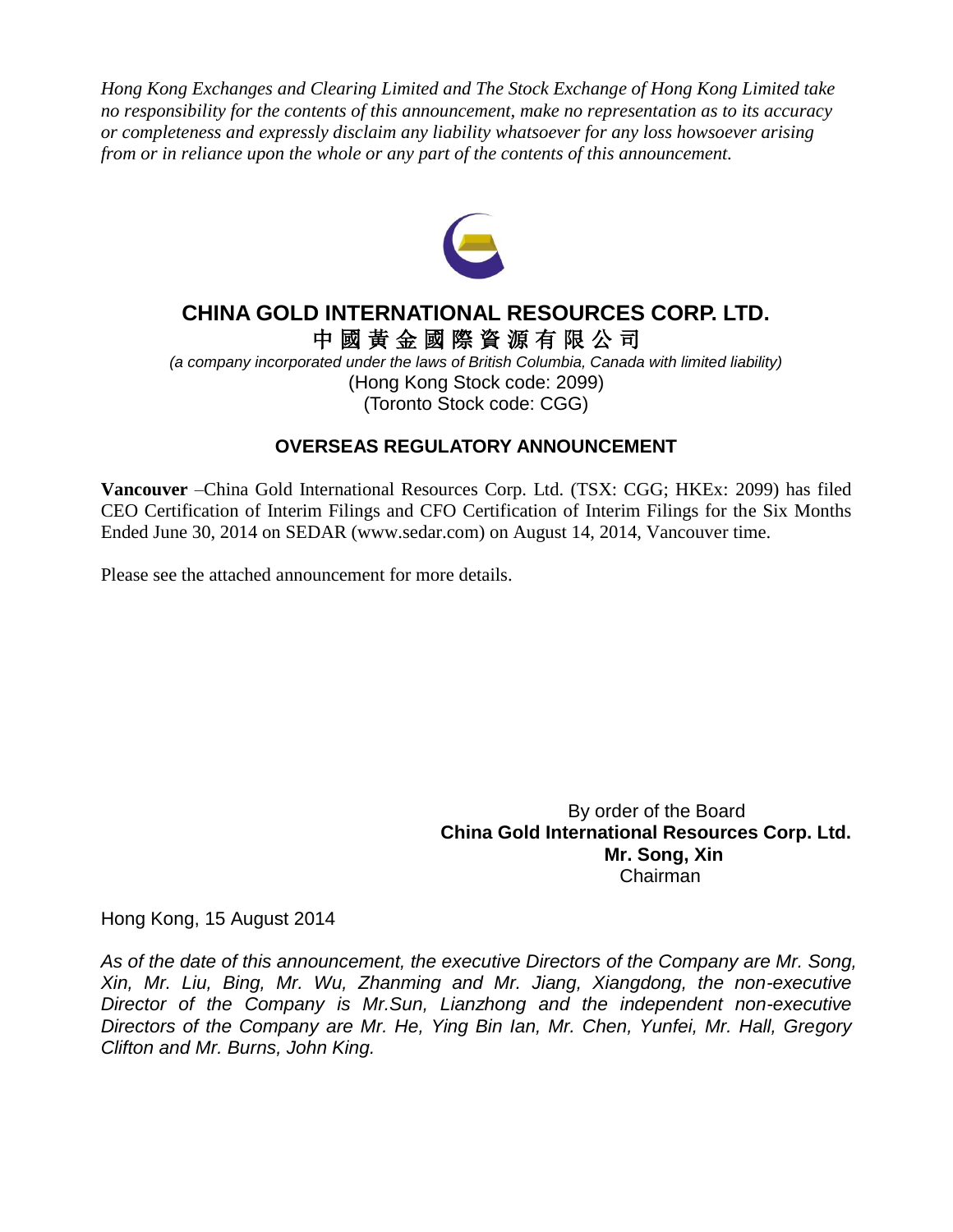## **Form 52-109F2 Certification of Interim Filings - Full Certificate**

I, Bing Liu, Chief Executive Officer of China Gold International Resources Corp. Ltd., certify the following:

- 1. *Review:* I have reviewed the interim financial report and interim MD&A (together, the "interim filings") of China Gold International Resources Corp. Ltd. (the "issuer") for the interim period ended June 30, 2014.
- 2. *No misrepresentations:* Based on my knowledge, having exercised reasonable diligence, the interim filings do not contain any untrue statement of a material fact or omit to state a material fact required to be stated or that is necessary to make a statement not misleading in light of the circumstances under which it was made, with respect to the period covered by the interim filings.
- 3. *Fair presentation:* Based on my knowledge, having exercised reasonable diligence, the interim financial report together with the other financial information included in the interim filings fairly present in all material respects the financial condition, financial performance and cash flows of the issuer, as of the date of and for the periods presented in the interim filings.
- 4. *Responsibility:* The issuer's other certifying officer(s) and I are responsible for establishing and maintaining disclosure controls and procedures (DC&P) and internal control over financial reporting (ICFR), as those terms are defined in National Instrument 52-109 *Certification of Disclosure in Issuers' Annual and Interim Filings,* for the issuer.
- 5. *Design:* Subject to the limitations, if any, described in paragraphs 5.2 and 5.3, the issuer's other certifying officer(s) and I have, as at the end of the period covered by the interim filings
	- (a) designed DC&P, or caused it to be designed under our supervision, to provide reasonable assurance that
		- (i) material information relating to the issuer is made known to us by others, particularly during the period in which the interim filings are being prepared; and
		- (ii) information required to be disclosed by the issuer in its annual filings, interim filings or other reports filed or submitted by it under securities legislation is recorded, processed, summarized and reported within the time periods specified in securities legislation; and
	- (b) designed ICFR, or caused it to be designed under our supervision, to provide reasonable assurance regarding the reliability of financial reporting and the preparation of financial statements for external purposes in accordance with the issuer's GAAP.
- 5.1 *Control framework:* The control framework the issuer's other certifying officer(s) and I used to design the issuer's ICFR is Internal Control – Integrated Framework (COSO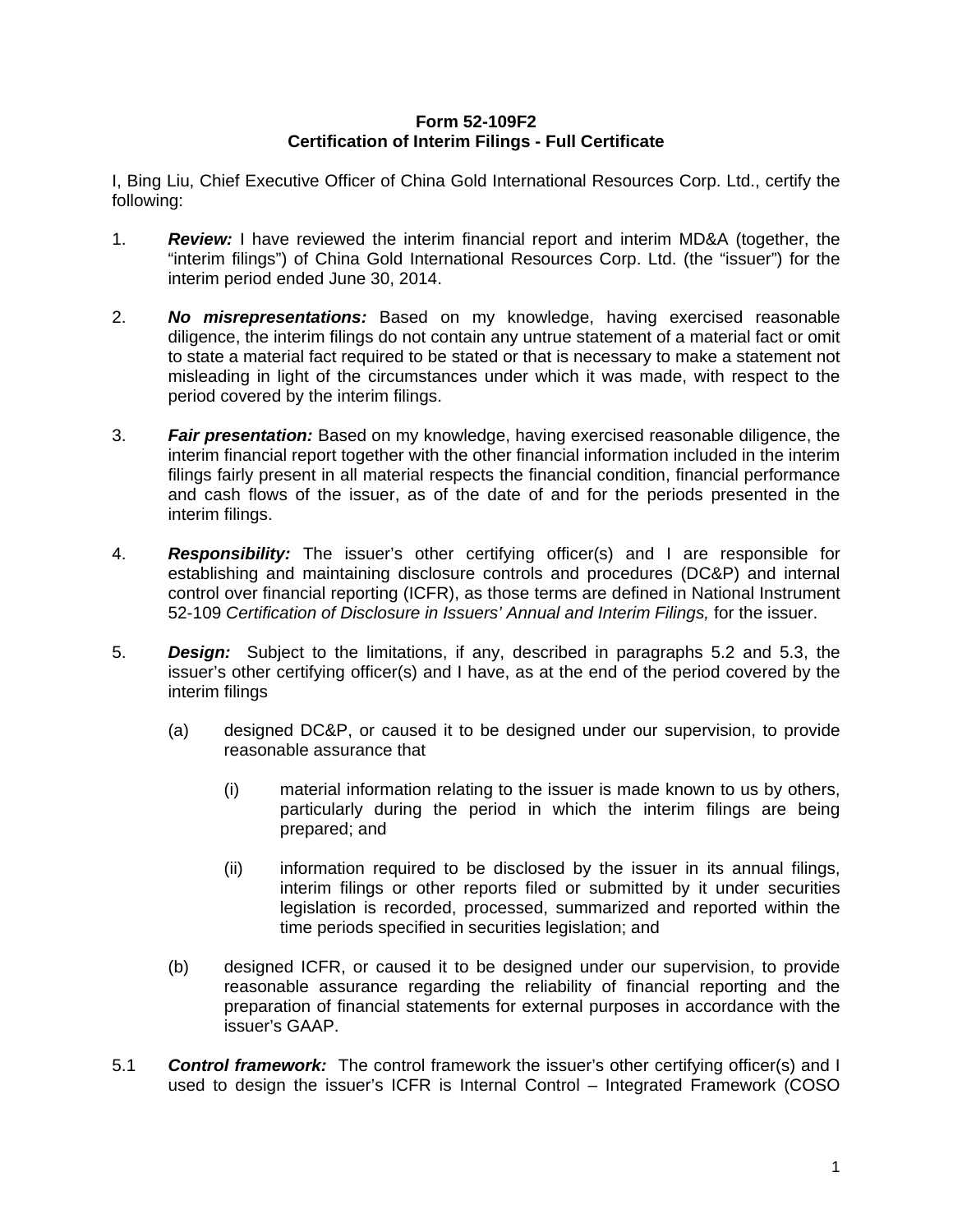Framework) published by the Committee of Sponsoring Organizations of the Treadway Commission.

- 5.2 *ICFR material weakness relating to design:* Not applicable.
- 5.3 *Limitation on scope of design:* Not applicable.
- 6. *Reporting changes in ICFR:* The issuer has disclosed in its interim MD&A any change in the issuer's ICFR that occurred during the period beginning on April 1, 2014 and ended on June 30, 2014 that has materially affected, or is reasonably likely to materially affect, the issuer's ICFR.

Date: August 14, 2014

*"Bing Liu"*

Bing Liu Chief Executive Officer China Gold International Resources Corp. Ltd.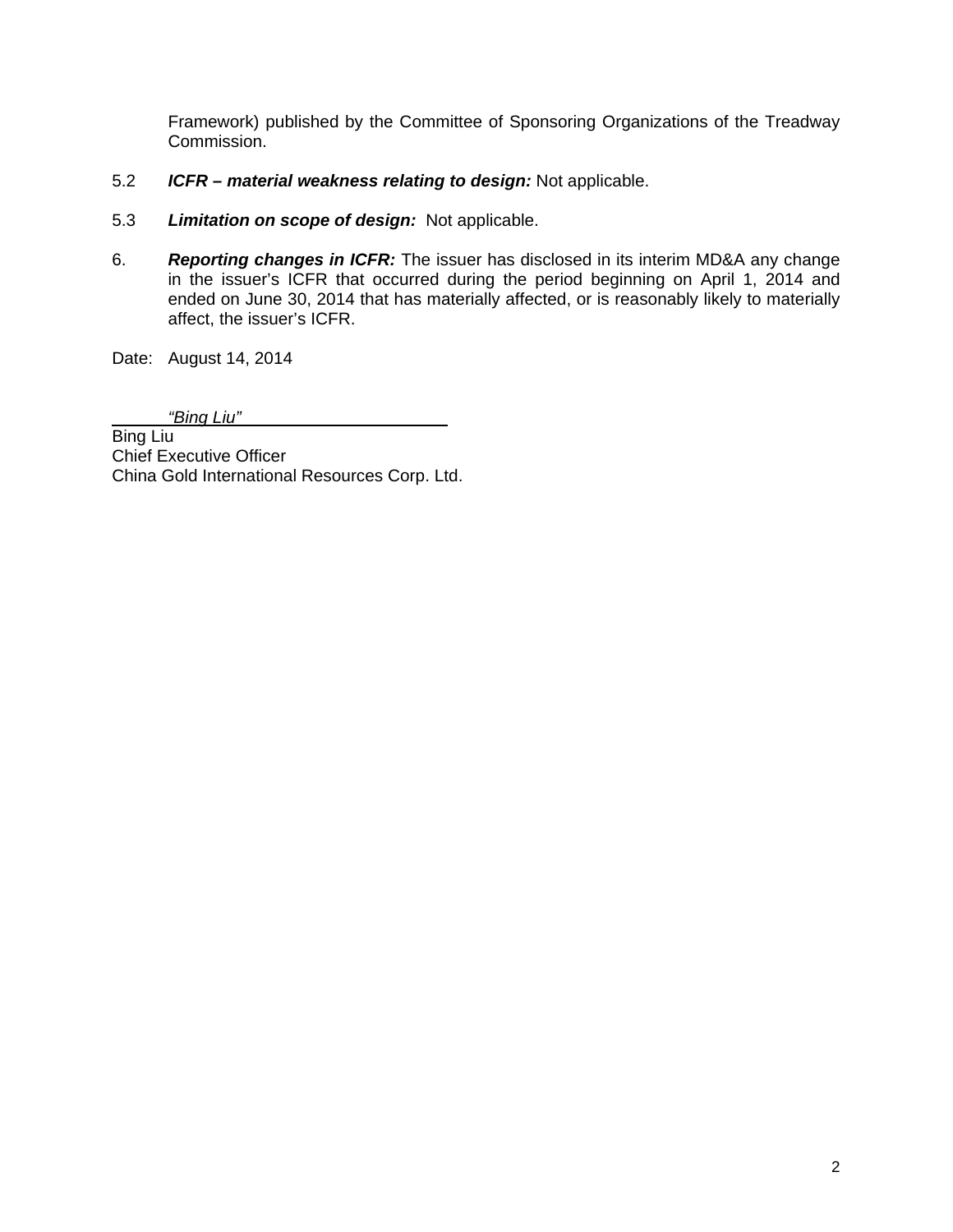## **Form 52-109F2 Certification of Interim Filings - Full Certificate**

I, Derrick Zhang, Chief Financial Officer of China Gold International Resources Corp. Ltd., certify the following:

- 1. *Review:* I have reviewed the interim financial report and interim MD&A (together, the "interim filings") of China Gold International Resources Corp. Ltd. (the "issuer") for the interim period ended June 30, 2014.
- 2. *No misrepresentations:* Based on my knowledge, having exercised reasonable diligence, the interim filings do not contain any untrue statement of a material fact or omit to state a material fact required to be stated or that is necessary to make a statement not misleading in light of the circumstances under which it was made, with respect to the period covered by the interim filings.
- 3. *Fair presentation:* Based on my knowledge, having exercised reasonable diligence, the interim financial report together with the other financial information included in the interim filings fairly present in all material respects the financial condition, financial performance and cash flows of the issuer, as of the date of and for the periods presented in the interim filings.
- 4. *Responsibility:* The issuer's other certifying officer(s) and I are responsible for establishing and maintaining disclosure controls and procedures (DC&P) and internal control over financial reporting (ICFR), as those terms are defined in National Instrument 52-109 *Certification of Disclosure in Issuers' Annual and Interim Filings,* for the issuer.
- 5. *Design:* Subject to the limitations, if any, described in paragraphs 5.2 and 5.3, the issuer's other certifying officer(s) and I have, as at the end of the period covered by the interim filings
	- (a) designed DC&P, or caused it to be designed under our supervision, to provide reasonable assurance that
		- (i) material information relating to the issuer is made known to us by others, particularly during the period in which the interim filings are being prepared; and
		- (ii) information required to be disclosed by the issuer in its annual filings, interim filings or other reports filed or submitted by it under securities legislation is recorded, processed, summarized and reported within the time periods specified in securities legislation; and
	- (b) designed ICFR, or caused it to be designed under our supervision, to provide reasonable assurance regarding the reliability of financial reporting and the preparation of financial statements for external purposes in accordance with the issuer's GAAP.
- 5.1 *Control framework:* The control framework the issuer's other certifying officer(s) and I used to design the issuer's ICFR is Internal Control – Integrated Framework (COSO